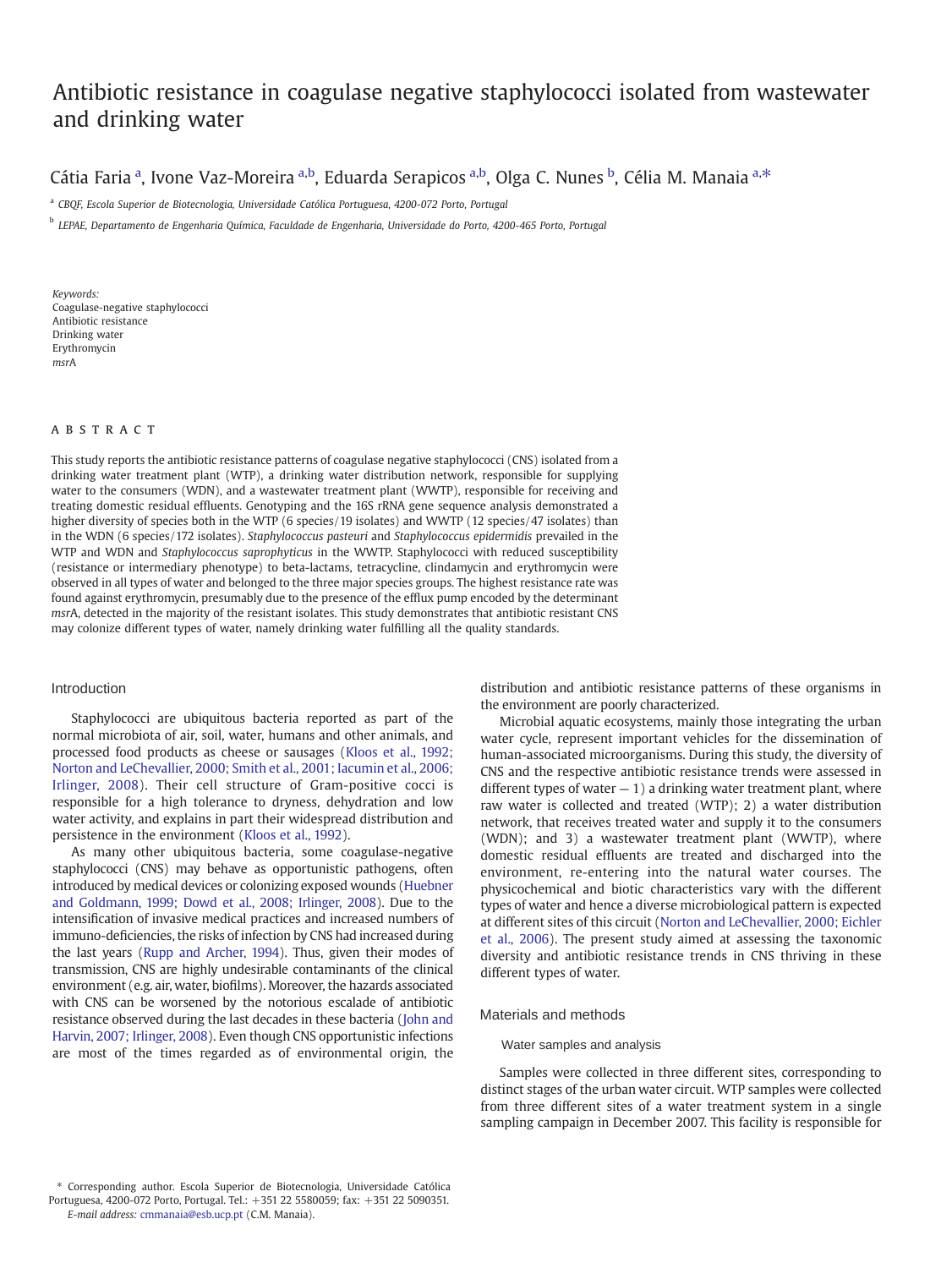the water-supply of about 1.5 million of habitants, where the raw water from a river basin is treated by ozonization, flocculation and chlorination. The WDN has a total storage capacity of 130 000  $\mathrm{m}^{3}$ , and a distribution network of 730 km. Samples were collected at 33 sampling points defined for the routine monitoring analysis of the distribution network, in the period December 2005–January 2006. Each monitoring point was sampled 1–4 times for this study. The quality control of both systems, with respect to sampling frequency and analytical methodologies, followed the recommendations of the drinking water directive [\(Council Directive 98/83/EC\)](#page-6-0). Some indicative parameters are presented in Table 1. WWTP isolates were recovered over four sampling campaigns in the period January– December 2005, from raw and treated wastewater of a sewage treatment plant, receiving mainly (∼70%) domestic effluents. This WWTP has a preliminary treatment to remove voluminous and settleable solids and a secondary treatment consisting of a biological activated sludge process [\(Ferreira da Silva et al., 2006, 2007\)](#page-6-0). All the treated water samples examined in this study were conforming to the respective recommended quality standards ([Council Directive 91/](#page-6-0) [271/EEC; Council Directive 98/83/EC\)](#page-6-0).

#### Staphylococci isolation and identification

A total of 19 isolates of the WTP, 175 from the WDN and 48 from the WWTP were examined in this study. Staphylococci were isolated on Mannitol Salt Agar (Pronadisa, Madrid, Spain) at 30 °C, from yellow or red colonies (typical staphylococci colonies as described by [Difco Manual,](#page-6-0) [1984](#page-6-0)). Additionally, 24 isolates (10 from WTP and 14 from WWTP) were isolated on other media (m-Enterococcus agar, Tergitol-7-agar with triphenyltetrazolium chloride, Bile Esculin agar and Pseudomonas Isolation agar). Cultures were purified by sub-culturing on Plate Count agar (5 g  $L^{-1}$ tryptone, 2.5 g L<sup>-1</sup> yeast extract, 1 g L<sup>-1</sup> dextrose, 15 g L<sup>-1</sup> agar, PCA, Pronadisa, Madrid, Spain) and preserved at −80 °C in nutritive broth supplemented with 15% (v/v) glycerol. Preliminary characterization included Gram staining, and the tests for cytochrome  $c$  oxidase, catalase and coagulase (Biokar Diagnostics, Beauvais, France).

The identification of the isolates to the species level, comprehended three stages: 1) the Random Amplified Polymorphic DNA (RAPD) analysis, to establish resemblance groups representative of different species; 2) the analysis and BLAST search of the sequence of the 16S rRNA gene of selected isolates, to infer about the closest phylogenetic neighbours and 3) the further comparative analysis with the type strains of the different species of CNS, to confirm the identification and to define the taxonomic groups composed by closely related species. For DNA extraction, a loop of fresh colonies was suspended in 100 μL of Tris–EDTA

| Table 1                                                                       |  |  |  |  |
|-------------------------------------------------------------------------------|--|--|--|--|
| Physicochemical and microbiological characteristics of the WTP and WDN water. |  |  |  |  |

|                                                     | Range (min-max)           |                      |
|-----------------------------------------------------|---------------------------|----------------------|
| Parameter                                           | <b>WTP</b>                | <b>WDN</b>           |
| pH (Sorensen scale)                                 | $6.4 - 8.2$               | $7.2 - 8.5$          |
| Alkalinity                                          | $21 - 110$                | 58                   |
| Total organic carbon (mg $L^{-1}$ C)                | $0.8 - 4.2$               | $0.8 - 2.7$          |
| Conductivity ( $\mu$ S cm <sup>-1</sup> , at 20 °C) | 88-334                    | 196-295              |
| Total hardness (mg $L^{-1}$ CaCO <sub>3</sub> )     | $28 - 143$                | 89-90                |
| Total suspended solids ( $mg L^{-1}$ )              | $5.2 - 25.0$              | <2.5                 |
| Dissolved oxygen (% saturation)                     | 63-98                     | $90 - 148$           |
| Chloride (mg $L^{-1}$ Cl)                           | $9.0 - 20.0$ <sup>t</sup> | $16.5 - 19.0$        |
| Residual chloride (mg $L^{-1}$ Cl <sub>2</sub> )    | $0.3 - 1.2$               | $< 0.1 - 1.9$        |
| Iron ( $\mu$ g L <sup>-1</sup> Fe)                  | $20 - 843$                | $<$ 30-1010          |
| Nitrate (mg $L^{-1}$ NO <sub>3</sub> )              | $1.5 - 8.4$               | $2.5 - 7.1$          |
| Sodium (mg $L^{-1}$ Na)                             | $7.0 - 12.0$              | $10.8 - 14.3$        |
| Total heterotrophs (22 °C) (CFU mL <sup>-1</sup> )* | $0^t - 10^{3r}$           | $0 \rightarrow 10^2$ |

r, raw water; t, treated water; \*Total heterotrophs were enumerated on the medium R2A.

(10 mM, pH 8.0): lysostaphin (2 mg mL−<sup>1</sup> ; Sigma-Aldrich, Milwaukee, Wisconsin, USA) (20:1,  $v/v$ ) and incubated 3 h at 37 °C. Cells lysis and degradation proceeded with SDS (2%), 1 h at 60 °C and proteinase K (0.1 mg mL−<sup>1</sup> ; Q.Biogene, Montreal, Quebec, Canada),1 h at 37 °C. The DNA was extracted from the cell debris with 100 μL of chloroform: isoamylic alcohol  $(24:1, v/v)$ . The aqueous phase obtained after 10 min centrifugation at 12000 rpm, was precipitated with 100 μL of cold ethanol. The DNA extract was resuspended in 30 μL of ultra-pure water. The RAPD-PCR genotyping was performed using the primer M13 (5′GAGGGTGGCGGTTCT3′) for all isolates and, additionally, the primers OPA3 (5′AGTCAGCCAC3′) and ERIC1R (5′ATGTAAGCTCCTGGGGATT-CAC3′) were used to assess clonal relatedness [\(Versalovic et al., 1991;](#page-6-0) [Ferreira da Silva et al., 2006, 2007\)](#page-6-0). Amplification reactions were performed in a volume of 25 μL containing: 0.75 U Taq polymerase (Fermentas, Vilnius, Lithuania), 1.5 mM  $MgCl<sub>2</sub>$ , 0.2 mM of each dNTP, 5.0 μM of primer and 0.5 μL of DNA suspension. After 5 min at 94 °C, samples were subjected to 45 cycles of amplification (Biometra, Goettingen, Germany), as follows: 1 min at 94 °C, 1 min at 34 °C and 2 min at 72 °C, and a final extension step of 10 min at 72 °C. Polymorphic DNA fragments were analysed by electrophoresis in a 1.5% agarose gel in Tris-acetate–EDTA buffer (pH8). The RAPD patterns were compared and the resemblance groups were formed as described before [\(Ferreira da](#page-6-0) [Silva et al., 2006, 2007](#page-6-0)). The 16S rRNA gene sequence was analyzed in a representative number (10–25%) of isolates of each RAPD group and in all the isolates harbouring unique or poor genotypes. In summary, the gene sequence was examined in the totality of the WWTP isolates, in 60% of the WTP isolates and in 25% of the WDN isolates. The amplicons of 800–1400 bp were obtained as described before [\(Ferreira da Silva](#page-6-0) [et al., 2007\)](#page-6-0) and used for BLAST search [\(http://www.ncbi.nlm.nih.gov](http://www.ncbi.nlm.nih.gov)). Values of 16S rRNA gene sequence similarity higher than 99% were a first indication of the phylogenetic affiliation of the isolates. Subsequently, the comparison of the test sequences with those of the type strains of the different validly named CNS species (MEGA software version 3.1; [Kumar](#page-6-0) [et al., 2004\)](#page-6-0) allowed the identification of the isolates to the species level and its organization into species groups as proposed by [Takahashi et al.](#page-6-0) [\(1999\).](#page-6-0)

# Determination of antibiotic, desinfectant, heavy metal resistance phenotypes

The antimicrobial activity of antibiotics, heavy metal and disinfectant solutions was assayed using the agar diffusion method, as described before ([Ferreira da Silva et al., 2006, 2007](#page-6-0)). Eleven antibiotics, representative of different classes (beta-lactams, tetracycline, sulphamides, macrolides, fluoroquinolones and aminoglycosides) and others to which staphylococci are referred to present high prevalence or emergent resistance, were included in this study. The adopted interpretation criteria based on inhibition zone diameters were as follows (mm): AML (amoxicillin) 25 µg:  $R<14$ ,  $I= 14-20$ , S > 21; TET (tetracycline) 30 µg:  $R$  < 17, I = 17–18, S > 19; SXT (sulfamethoxazole–trimethoprim) 25 µg:  $R < 10$ ,  $I = 10-15$ , S>16; CIP (ciprofloxacin) 5 µg:  $R<19$ ,  $I= 19-21$ ,  $S>22$ ; GEN (gentamicin) 10 µg:  $R < 14$ ,  $S > 15$ ; ERY (erythromycin) 15 µg:  $R < 17$ ,  $I = 17-21$ , S>22; MET (methicillin) 5 µg:  $R < 15$ , S>15; OXA (oxacillin) 1 µg:  $R$ <14, S>15; CLI (clindamycin) 2 µg:  $R$ <15, S>15; PEN (penicillin G) 10 IU:  $R < 8$ ,  $I = 8-28$ ,  $S > 29$  and VAN (vancomycin) 5 µg:  $R < 12$ ,  $S > 12$ . Methicillin, oxacillin and vancomycin susceptibility were assayed on Mueller-Hinton agar (Oxoid, Basingstoke, Hampshire, United Kingdom) supplemented with 2% NaCl and when inhibition zones inferior to 12 or 15 mm were observed, resistance phenotypes were confirmed using the ATB™ STAPH 5 (BioMérieux, Marcy l'Etoile, France), according to the manufacturer instructions. Additionally, the presence of the gene mecA was screened by PCR (see below). The phenotype of erythromycin induced clindamycin resistance was tested by the D-test, placing a 2 μg disk of clindamycin 15 mm away from the edge of a 15 μg erythromycin disk, onto Mueller-Hinton agar plates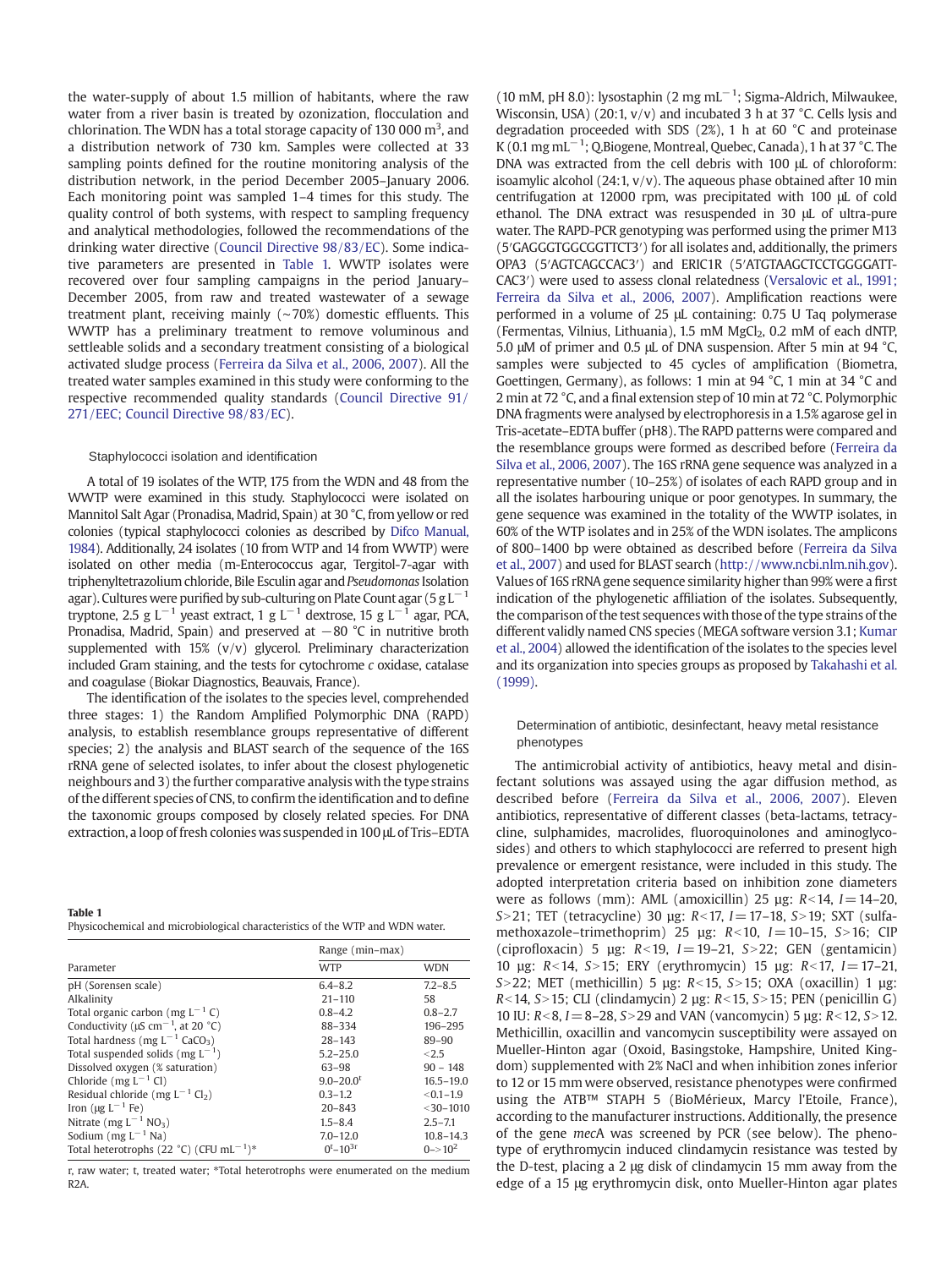#### <span id="page-2-0"></span>Table 2

Primers used for antibiotic resistance gene detection.

| Target<br>gene    | (bp) | Fragment size Primer sequence                                                        | <sup>1</sup> annealing<br>$(^{\circ}C)$ |
|-------------------|------|--------------------------------------------------------------------------------------|-----------------------------------------|
| $m$ sr $A^a$      | 940  | 5' GGC ACA ATA AGA GTG TTT AAA GG 3'<br>5' AAG TTA TAT CAT GAA TAG ATT GTC CTG TT 3' | 50                                      |
| ermA <sup>b</sup> | 190  | 5' AAG CGG TAA ACC CCG CTG A 3'<br>5' TTC GCA AAT CCC TTC TCA AC 3'                  | 50                                      |
| $ermC^b$          | 799  | 5' AAT CGT CAA TTC CTG CAT GT 3'<br>5' TAA TCG TGG AAT ACG GGT TTG 3'                | 50                                      |
| mecA <sup>b</sup> | 314  | 5' CCT AGT AAA GCT CCG GAA 3'<br>5' CTA GTC CAT TCG GTC CA 3'                        | 45                                      |

<sup>a</sup> [Lina et al. \(1999\)](#page-6-0).

 $<sup>b</sup>$  [Ardic et al. \(2005\).](#page-6-0)</sup>

[\(O'Sullivan et al., 2006](#page-6-0)). All the antibiotics used were from Oxoid (Basingstoke, Hampshire, United Kingdom).

The disinfectant and heavy metal solutions tested were hydrogen peroxide (1.5%, w/w) (HP), commercial bleach (<2.5%, w/w sodium hypochloride) (HC) and the salts (Merck, Darmstadt, Germany) 50 mM Cd(NO<sub>3</sub>)<sub>2</sub>4H<sub>2</sub>O, 200 mM ZnSO<sub>4</sub>, 200 mM NiCl<sub>2</sub>.6H<sub>2</sub>O and 50 mM HgCl<sub>2</sub>. The strains Escherichia coli ATCC 25922 and Staphylo $coccus$  aureus DSM 1104 (=ATCC 25923) were included in each experimental set as controls and presented a variation of inhibition diameters of 1–2 mm. The variation of inhibition diameters (mm) obtained for antibiotics, disinfectants and heavy metals were as follows: AML, 15–58; TET, 0–42; SXT, 0–38; CIP, 21–40; MET, 9–40; OXA, 0–33; GEN, 0–38; ERY, 0–34; CLI, 0–34; PEN, 0–53; VAN, 12–21; HP, 11–42; HC, 15–48; Ni, 10–32; Cd, 13–43; Zn, 11–29; Hg, 12–38. The correlation between the inhibition diameters originated by antibiotics, disinfectants and heavy metals was assessed as described before [\(Ferreira da Silva et al., 2007\)](#page-6-0), using a Pearson correlation analysis (SPSS 15.0 for windows). According to this analysis a positive correlation was observed when, for a representative group of isolates, the inhibition zone produced by one drug varied (increased or decreased) consistently with that produced by another drug, whereas a negative correlation resulted from the opposite variation of the inhibition halos.

Detection of resistance genetic determinants

The genes msrA, ermA, ermC, and mecA were screened using primers described before (Table 2). For the detection of these genes, the PCR mixture was composed of  $1 \times PCR$  buffer, 1.5 mM MgCl<sub>2</sub>, 0.2 mM dNTP mix, 1 μM each primer, 0.5 U Taq polymerase (Fermentas, Vilnius, Lithuania) and 5 μL of DNA for a reaction of 25 μL. The PCR protocol consisted of 10 min of initial denaturation at 94 °C, followed by 25 cycles of 1 min at 94 °C, 1 min at annealing temperature (Table 2), 1 min at 72 °C and a final extension of 10 min at 72 °C. PCR products were analysed by electrophoresis in a 1% agarose gel in Tris-acetate–EDTA buffer (pH 8). A methicillin resistant strain of Staphylococcus aureus, which according to PCR and further amplicon sequence analysis possessed the gene mecA, was used as positive control for detection of this genetic determinant. For the other genetic determinants under analysis, isolates yielding a positive PCR reaction, confirmed by amplicon sequencing analysis, were defined as positive controls in each PCR run. After settled the positive controls, positive reactions were indicated by comparison with controls and/or through sequencing analysis to confirm the authenticity of the respective PCR product.

#### **Results**

#### Staphylococci diversity

In the WTP total heterotrophic counts were in the range of  $10<sup>5</sup>$  CFU/100 mL in surface water decreasing to  $10<sup>3</sup>$  CFU/100 mL after water treatment. Staphylococci represented a small fraction of these culturable organisms, with counts in the range of  $10^2$  CFU/100 mL in raw water and  $10^0$  CFU/100 mL in treated water. In the WDN, heterotrophic counts ranged  $10^4$ - $10^2$  CFU/100 mL, whereas the staphylococci counts varied over the 33 sampled points between  $10<sup>2</sup>$ and  $10^0$  CFU/100 mL. Such variations were dependent on the sampling point (area of the WDN) and on the sampling date. For the same sampling site, variable values of staphylococci counts  $(10^2 - 10^0 \text{ CFU}/100 \text{ mL})$  were observed in different dates. A possible,

Table 3

List of CNS examined in this study, organized by site of isolation and taxonomic group and the respective percentages of antibiotic resistance (or intermediary) phenotypes.

| Origin          | Species          | N. of isolates | Species group             | PEN          | AML              | <b>SXT</b>   | <b>CIP</b>     | <b>TET</b>   | <b>GEN</b>   | ERY          | CLI $(c/i)$      | R2           |
|-----------------|------------------|----------------|---------------------------|--------------|------------------|--------------|----------------|--------------|--------------|--------------|------------------|--------------|
| WTP $(n=19)$    | S. epidermidis   | $2^{r}+4^{t}$  | S. epidermidis $(n = 10)$ | (50.0)       | (10.0)           | $\mathbf 0$  | $\mathbf{0}$   | 10.0         | 10.0         | 50.0         | 10.0             | 60.0         |
|                 | S. capitis       | $4^r$          |                           |              |                  |              |                |              |              |              | $20.0^{i}$       |              |
|                 | S. pasteuri      | $4^t$          | S. pasteuri $(n=8)$       | (87.5)       | (25.0)           | $\mathbf{0}$ | $\bf{0}$       | 0            | (12.5)       | 25.0         | $\mathbf{0}$     | 50.0         |
|                 | S. hominis       | 1 <sup>t</sup> |                           |              |                  |              |                |              |              |              |                  |              |
|                 | S. haemolyticus  | 3 <sup>t</sup> |                           |              |                  |              |                |              |              |              |                  |              |
|                 | S. saprophyticus | 1 <sup>t</sup> | S. saprophyticus $(n=1)$  | $\mathbf{0}$ | $\mathbf{0}$     | $\mathbf{0}$ | $\bf{0}$       | $\mathbf{0}$ | $\mathbf{0}$ | $\mathbf{0}$ | $\mathbf{0}$     | $\mathbf{0}$ |
| WDN $(n = 172)$ | S. epidermidis   | 49             | S. epidermidis $(n=52)$   | 1.9(42.3)    | (3.9)            | $\mathbf{0}$ | $\bf{0}$       | 1.9          | $\Omega$     | 17.3         | 1.9              | 13.5         |
|                 | S. capitis       | 3              |                           |              |                  |              |                |              |              | (1.9)        | 5.8 <sup>i</sup> |              |
|                 | S. pasteuri      | 113            | S. pasteuri ( $n = 115$ ) | 4.4(43.5)    | (12.2)           | $\mathbf 0$  | $\mathbf 0$    | 7.8          | $\mathbf{0}$ | 50.4         | 0.9              | 29.6         |
|                 | S. lugdunensis   | 2              |                           |              |                  |              |                |              |              |              | $5.3^{i}$        |              |
|                 | S. saprophyticus | 4              | S. saprophyticus $(n=4)$  | (25.0)       | $\boldsymbol{0}$ | $\bf{0}$     | 0              | 75.0         | $\mathbf{0}$ | 25.0         | $25.0^{i}$       | 25.0         |
|                 | S. sciuri        |                | Other $(n=1)$             | (100)        | $\mathbf{0}$     | $\Omega$     | $\mathbf{0}$   | $\bf{0}$     | $\Omega$     | $\mathbf{0}$ | $\bf{0}$         | $\mathbf{0}$ |
| WWTP $(n=47)$   | S. pasteuri      | $5^{\rm t}$    | S. pasteuri $(n=7)$       | (57.1)       | (28.6)           | 14.3         | $\overline{0}$ | 0            | (14.3)       | $\bf{0}$     | $\bf{0}$         | 42.8         |
|                 | S. warneri       | 1 <sup>t</sup> |                           |              |                  |              |                |              |              |              |                  |              |
|                 | S. haemolyticus  | 1 <sup>r</sup> |                           |              |                  |              |                |              |              |              |                  |              |
|                 | S. saprophyticus | $1^r + 14^t$   | S. saprophyticus $(n=36)$ | 2.8(75.0)    | $\bf{0}$         | $\mathbf{0}$ | (5.6)          | 8.3          | 5.6          | 16.7         | 11.1             | 25.0         |
|                 | S. xylosus       | $7^r + 6^t$    |                           |              |                  |              |                |              |              |              | 2.8 <sup>i</sup> |              |
|                 | S. arletae       | 1 <sup>t</sup> |                           |              |                  |              |                |              |              |              |                  |              |
|                 | S. cohnii        | 3 <sup>r</sup> |                           |              |                  |              |                |              |              |              |                  |              |
|                 | S. equorum       | 1 <sup>t</sup> |                           |              |                  |              |                |              |              |              |                  |              |
|                 | S. succinus      | $1^r + 2^t$    |                           |              |                  |              |                |              |              |              |                  |              |
|                 | S. lentus        | 1 <sup>t</sup> | Other $(n=4)$             | 25.0(25.0)   | (50.0)           | $\mathbf{0}$ | $\bf{0}$       | 25.0         | $\mathbf{0}$ | 50.0         | 0.0              | 100          |
|                 | S. pettenkoferi  | $1^r$          |                           |              |                  |              |                |              |              |              | $25.0^{i}$       |              |
|                 | S. simulans      | $2^{\rm t}$    |                           |              |                  |              |                |              |              |              |                  |              |

r, isolates from raw water; t, isolates from treated water.

No resistance was found against methicillin, oxacillin and vancomycin; intermediary resistance phenotypes are indicated between parenthesis; c, constitutive resistance; i, erythromycin induced clindamycin resistance.

R2, resistant or intermediary phenotype to two or more antibiotics.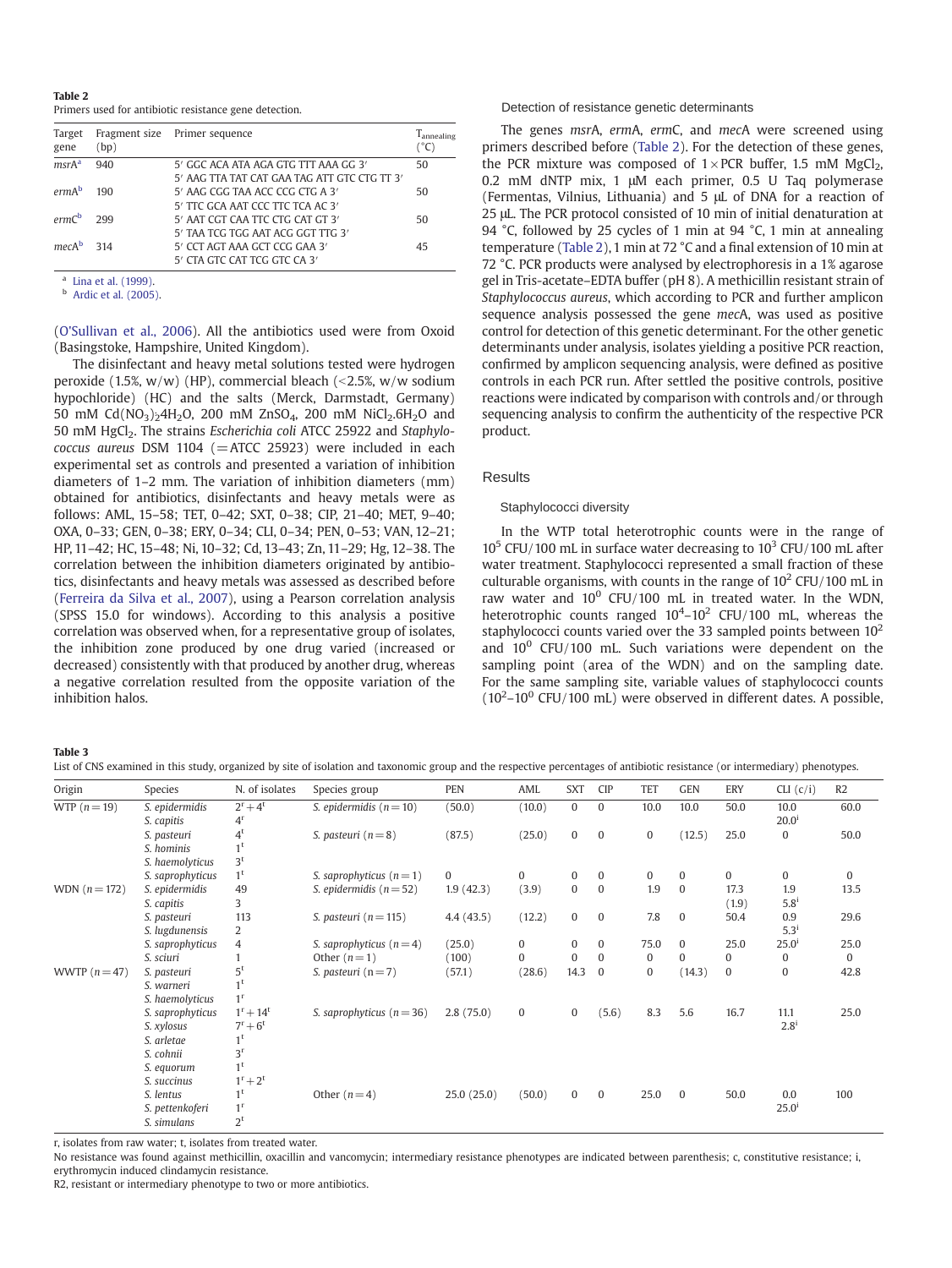although speculative, explanation is that the detachment of staphylococci-containing biofilm particles may contribute to a transient increase of culturable cells. In fact, this phenomenon has been described by other authors (e.g. [Williams et al., 2004](#page-6-0)). Even though these data indicate that the WDN may be colonized by CNS it is worth noting that several attempts to isolate staphylococci on Mannitol Salt agar from taps water were unsuccessful. Wastewater contained, as expected, the higher counts of total heterotrophic bacteria and staphylococci. Total heterotrophic counts were in the range of  $10^8$  CFU/100 mL in raw influent, being 10 times lower in the treated effluent, and the staphylococci were, respectively, in the order of magnitude of 10<sup>5</sup>-10<sup>3</sup> CFU/100 mL [\(Ferreira da Silva et al., 2006,](#page-6-0) [2007\)](#page-6-0).

A total of 242 staphylococci isolated from WTP (19), WDN (175) and WWTP (48) were identified to the species level ([Table 3](#page-2-0)). Among these isolates only four, three from the WDN and one from the treated effluent of the WWTP, were coagulase positive and identified through the 16S rRNA gene sequence analysis as Staphylococcus aureus (data not shown). These four isolates were not further analysed.

Through the RAPD analysis, most of the WDN CNS (150) was divided into three genotypic groups, identified, respectively, as S. saprophyticus, S. pasteuri and S. epidermidis, which included a subgroup of three S. capitis. Twenty two isolates of the WDN could not be integrated in any group, as presented poor or unique profiles, and were further identified as S. pasteuri, S. epidermidis, S. lugdunensis and S. sciuri. The WWTP isolates were divided into two major RAPD groups, corresponding respectively to S. saprophyticus and S. xylosus. Other groups represented by less than ten isolates and ungrouped profiles corresponded to different species [\(Table 3](#page-2-0)). The WTP isolates originated six RAPD patterns, corresponding to different species. [Table 3](#page-2-0) lists the identification of the isolates per site of isolation and organizes the species into phylogenetic groups as proposed by [Takahashi et al. \(1999\).](#page-6-0)

In general, different patterns of CNS were observed in wastewater and in water destined to human consumption. In wastewater, S. saprophyticus and S. xylosus were the prevalent species of culturable CNS, whereas in the WDN the predominant culturable species were S. epidermidis and S. pasteuri. These two species and S. capitis were also cultured from the WTP, and presumably at least S. capitis and S. pasteuri from WTP and WDN were clonally related, as the comparative analysis of the RAPD genotypes (using the primers M13, OPA3 and ERICR1) revealed the occurrence of similar patterns (Fig. 1). Such observation suggests that CNS may resist water disinfection and, even if they reach values below the detection limit, may colonize the water distribution structures. In spite of this, in the WDN the diversity of CNS was considerably lower than in the WTP and WWTP, even thought a higher number of isolates was analysed.

#### Resistance phenotypes

In order to compare the antimicrobial resistance patterns observed in the CNS isolated from the different types of water, antibiotic susceptibility was determined for 11 antibiotics ([Table 3](#page-2-0)). According to the criteria used, no resistant strains were found for the antibiotics methicillin (as confirmed by the absence of the gene mecA), oxacillin and vancomycin, and only intermediary resistance phenotypes were observed for ciprofloxacin. Reduced susceptibility (intermediary or resistance phenotype) to sulfamethoxazole/trimethoprim and gentamycin was also rare, observed, respectively in one WWTP and in four WTP isolates [\(Table 3](#page-2-0)). Intermediary resistance phenotypes were frequently observed for the beta-lactam antibiotics penicillin and amoxicillin, in all species groups and in the three types of water [\(Table 3](#page-2-0)). Among the 126 isolates with reduced susceptibility (resistance or intermediary phenotype) to penicillin, only 20 (2 WTP, 13 WDN, 5 WWTP) presented the same phenotype to amoxicillin, hinting a hypothetic common mechanism of antibiotic



Fig. 1. RAPD typing with primer M13 of some isolates belonging to the two predominant groups found in WDN. L, DNA ladder; A–WTP isolates; B–WDN isolates.

tolerance. Although tetracycline resistance was observed in only 18 isolates, it was detected in all types of water (1 WTP, 13 WDN, 4 WWTP) and was distributed by all species groups. The most widespread and frequent resistance phenotype was observed for the macrolide erythromycin, detected in 84 isolates of all types of water and species groups. The data obtained suggest that this phenotype may be more frequent in the S. pasteuri and S. epidermidis species groups, explaining the high rates of resistance to this antibiotic in the WDN isolates, where those organisms were prevalent. In fact, this resistance phenotype, highly represented in the WDN, was regularly observed over the sampling period, hinting a possible resident colonization. In the WWTP, erythromycin resistance was mainly found in isolates of the raw affluent (7 resistant out of 14, against 1 out of 33 in the treated effluent). This result may suggest an efficient elimination of erythromycin resistant staphylococci during wastewater treatment. However a much higher number of isolates would be necessary to reach valid conclusions. Although erythromycin and clindamycin resistance are frequently referred as being associated phenotypes, this was not observed in the present study. Of the 84 isolates resistant to erythromycin only 3 had simultaneously reduced susceptibility to clindamycin (1 from the WTP and 2 from the WDN). The occurrence of resistance or intermediary phenotypes to two or more antibiotics [\(Table 3\)](#page-2-0) presented high prevalence values, mainly in untreated water, with 52.6% for WTP, 25.0% for WDN and 34.0% for the WWTP isolates. Some of these included erythromycin and tetracycline or gentamycin resistance. But, in most of the cases, erythromycin resistance was combined with penicillin intermediary phenotype, although never with penicillin or amoxicillin resistance.

#### Resistance genetic determinants

Given the high frequency of erythromycin resistance phenotype observed mainly in staphylococci isolated from the WDN, the genetic determinants responsible for such a phenotype were also investigated. The genetic determinants screened were the msrA genes, encoding an efflux pump, and the genes ermA and ermC, both associated with the production of a 23S rRNA methylase, that may trigger a cross resistance to lincosamides [\(Table 4](#page-4-0)) [\(Leclercq and](#page-6-0) [Courvalin, 1991](#page-6-0)). These three determinants explained all the erythromycin resistance phenotypes observed with the prevalence of the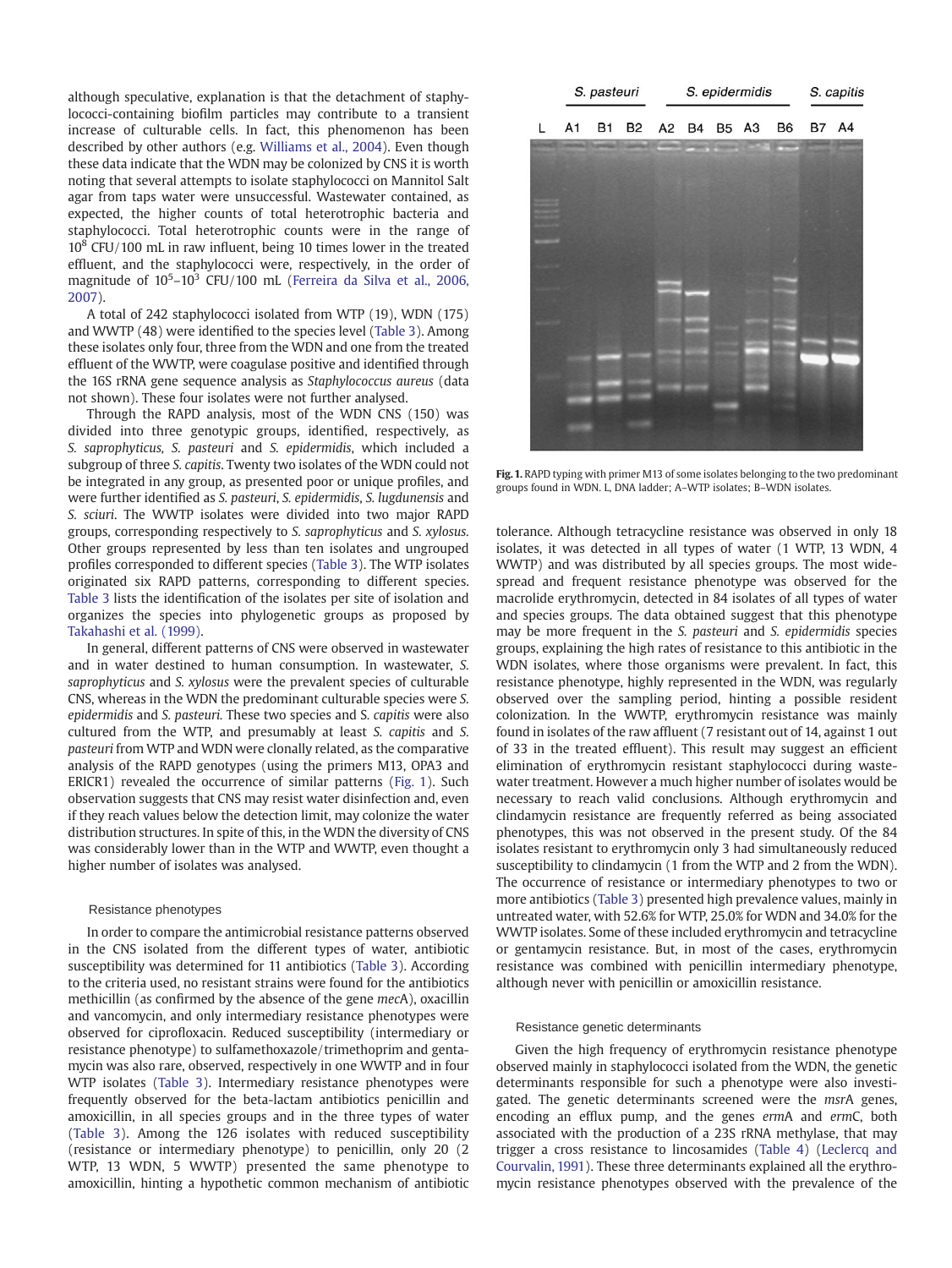<span id="page-4-0"></span>gene msrA (found in 70 out of 238 isolates), followed by ermC (detected in 13 out of 238 isolates). The gene msrA was normally associated with erythromycin resistance whereas ermC was observed in erythromycin resistant isolates with erythromycin induced clindamycin resistance. In the WDN, 62 out of 73 of the isolates that harboured any of these three genes encoded the efflux pump. In most of the isolates encoding the efflux pump msrA, positive PCR reactions were observed using both primers pairs reported by [Lina et al. \(1999\).](#page-6-0) In contrast, in three isolates from raw wastewater identified as S. xylosus, S. cohnii and S. succinus only one of those primers sets (msrA, according to [Lina et al. \(1999\)](#page-6-0) nomenclature) gave a positive PCR reaction. The simultaneous presence of msrA and ermC was also exceptional, observed in three S. pasteuri from the WDN and in one S. succinus from the WWTP. The gene ermA, although rarely found, was observed in isolates from the three types of water and its occurrence was associated with S. epidermidis and S. simulans (Table 4).

## Correlation analysis on antibiotics, heavy metals and desinfectants susceptibility

Although resistance phenotype determination is of surmount importance for clinical isolates, the tolerance to antimicrobial substances, even when these are below the resistance/susceptibility breakpoints, may represent a selective advantage for the organism in the environment. It has been hypothesized that in the environment, bacteria may face different types of chemical aggressions, capable of selecting positively or negatively antibiotic tolerance. Presumably,

#### Table 4

Distribution of genes related with macrolide resistance in CNS isolated from different types of water.

| Origin                    | Species          | Gene $(n)$       | Resistance phenotype $(n)$        |
|---------------------------|------------------|------------------|-----------------------------------|
| <b>WTP</b>                | S. epidermidis   | ermA             | ERY, CLI                          |
|                           |                  | ermC(2)          | ERY, CLI <sup>i</sup>             |
|                           |                  |                  | TET, ERY, CLI <sup>1</sup>        |
|                           |                  | msrA(2)          | ERY                               |
|                           |                  |                  | GEN, ERY                          |
|                           | S. haemolyticus  | msrA(2)          | <b>ERY</b><br>PEN*, AML*, ERY     |
|                           | S. saprophyticus | msrA             | none                              |
|                           | S. epidermidis   | ermA             | PEN*                              |
|                           |                  | ermC(3)          | ERY, CLI <sup>1</sup>             |
|                           |                  |                  | ERY, CLI <sup>1</sup>             |
|                           |                  |                  | TET, ERY, CLI <sup>1</sup>        |
|                           |                  | msrA(7)          | ERY(3)                            |
| <b>WDN</b><br><b>WWTP</b> |                  |                  | PEN*, ERY (3)                     |
|                           |                  |                  | ERY*, CLI                         |
|                           | S. pasteuri      | ermC(6)          | <b>TET</b>                        |
|                           |                  |                  | TET, ERY, $CLI^1(2)$              |
|                           |                  |                  | PEN*, ERY, CLI <sup>i</sup>       |
|                           |                  |                  | PEN*, AML*                        |
|                           |                  |                  | ERY, CLI <sup>1</sup>             |
|                           |                  | msrA(51)         | ERY (35)                          |
|                           |                  |                  | ERY, CLI <sup>1</sup>             |
|                           |                  |                  | PEN*, ERY (11)<br>AML*, ERY       |
|                           |                  |                  | PEN*, AML*, ERY (3)               |
|                           |                  | $ermC + msrA(3)$ | ERY                               |
|                           |                  |                  | ERY, CLI                          |
|                           |                  |                  | PEN*, TET, ERY, CLI <sup>i</sup>  |
|                           | S. saprophyticus | ermC             | TET, ERY, CLI <sup>1</sup>        |
|                           |                  | msrA             | <b>TET</b>                        |
|                           | S. cohnii        | msrA             | PEN*, ERY                         |
|                           |                  | msrA(2)          | ERY(2)                            |
|                           | S. succinus      | $ermC + msrA$    | PEN*, ERY, CLI <sup>1</sup>       |
|                           | S. simulans      | ermA             | PEN*, AML*, ERY, CLI <sup>i</sup> |
|                           | S. pettenkoferi  | msrA             | <b>ERY</b>                        |
|                           | S. xylosus       | ermC             | none                              |
|                           |                  | msrA             | PEN*, TET, ERY                    |
|                           |                  | msrA             | ERY*                              |

 $n$ , indicates respectively, the number of isolates with that genotype or phenotype;  $*$ , intermediary phenotype: <sup>i</sup> induced resistance phenotype.

bacteria thriving in wastewater, where antibiotic residues or heavy metals may be discharged, face different challenges than those surviving in a water supplying system, where the organic content and chemical contamination is absent or at trace levels. Such environmental pressures may also be responsible for the prevalence of specific groups of organisms able to deal with the environmental conditions imposed. A Pearson correlation analysis between the inhibition diameters produced by antibiotics, heavy metals and disinfectants was made in order to assess whether the susceptibility to two substances could be related [\(Fig. 2](#page-5-0)). This analysis involved the major taxonomic groups — S. epidermidis and S. pasteuri isolated from the WDN and S. saprophyticus from the WWTP. The disinfectants tested were bleach and hydrogen peroxide, which have active principles and mechanisms of action similar, respectively, to chlorination and ozonization, used in water disinfection. One of the hypotheses behind the assay of these agents was that water disinfection might eliminate or select for antibiotic resistant CNS. However, given that no significant correlations were found between these disinfectants and antibiotics, it is suggested that such active principles may not influence antibiotic resistance elimination or selection. For the other antimicrobial agents, with a few exceptions, a different pattern of significant correlations was observed for the wastewater S. saprophyticus and for the water distribution system S. pasteuri groups. In this last group were observed consistently significant positive correlations between Hg and beta-lactams. This fact may indicate a similar behaviour in the presence of both types of antimicrobials, meaning that high susceptibility or tolerance to both agents may occur simultaneously in these isolates. In contrast, the wastewater isolates of S. saprophyticus group evidence consistently positive correlations between beta-lactams and antibiotics of other classes, as tetracycline, ciprofloxacin, gentamicin or sulfamethoxazole/trimethoprim. It is interesting to note, that the same pattern of association was observed before for Escherichia coli isolates recovered from the same wastewater treatment facility ([Ferreira da Silva et al.,](#page-6-0) [2007](#page-6-0)). An interesting finding was that erythromycin, to which about 30% of the isolates were resistant, was negatively correlated, in S. pasteuri and in S. saprophyticus groups, with the peptidoglycan targeting antibiotics examined (amoxicillin, penicillin, vancomycin, methicillin and oxacillin). This finding confirms the fact that none of the erythromycin resistant isolates was also resistant to penicillin, although the occurrence of an intermediary phenotype was observed in some cases. This observation suggests that the acquisition of resistance to erythromycin and peptidoglycan targeting antibiotics may result from distinct physiological events. Moreover, erythromycin resistance was not associated with the reduced susceptibility to clindamycin. This observation finds support on the susceptibility patterns reported above and on the genetic determinants detected in these isolates (Table 4). In fact, the gene msrA is normally associated with macrolide but not with lincosamide resistance [\(Lina et al., 1999](#page-6-0)).

#### Discussion

Water is one of the most relevant vehicles of bacterial propagation and dissemination. The presence of antibiotic resistant bacteria or resistance determinants in drinking water has been reported sporadically for more than 20 years in different countries ([Armstrong](#page-6-0) [et al., 1981; Pavlov et al., 2004; Schwartz et al., 2004; Ram et al., 2008](#page-6-0)). Human activities have led to the establishment of a new water cycle, where wastewater treatment and water catchment/treatment/distribution represent two key stages. Throughout this cycle, bacteria tolerant to antibiotics may never be eliminated. Staphylococci are ubiquitous bacteria with widespread distribution, and their presence in different types of water has been reported [\(Armstrong et al., 1981;](#page-6-0) [Kessie et al., 1998; Harakeh et al., 2006; Papadopoulou et al., 2008](#page-6-0)). The present study aimed at assessing the distribution of staphylococci and their resistance trends in different types of water. While in WWTP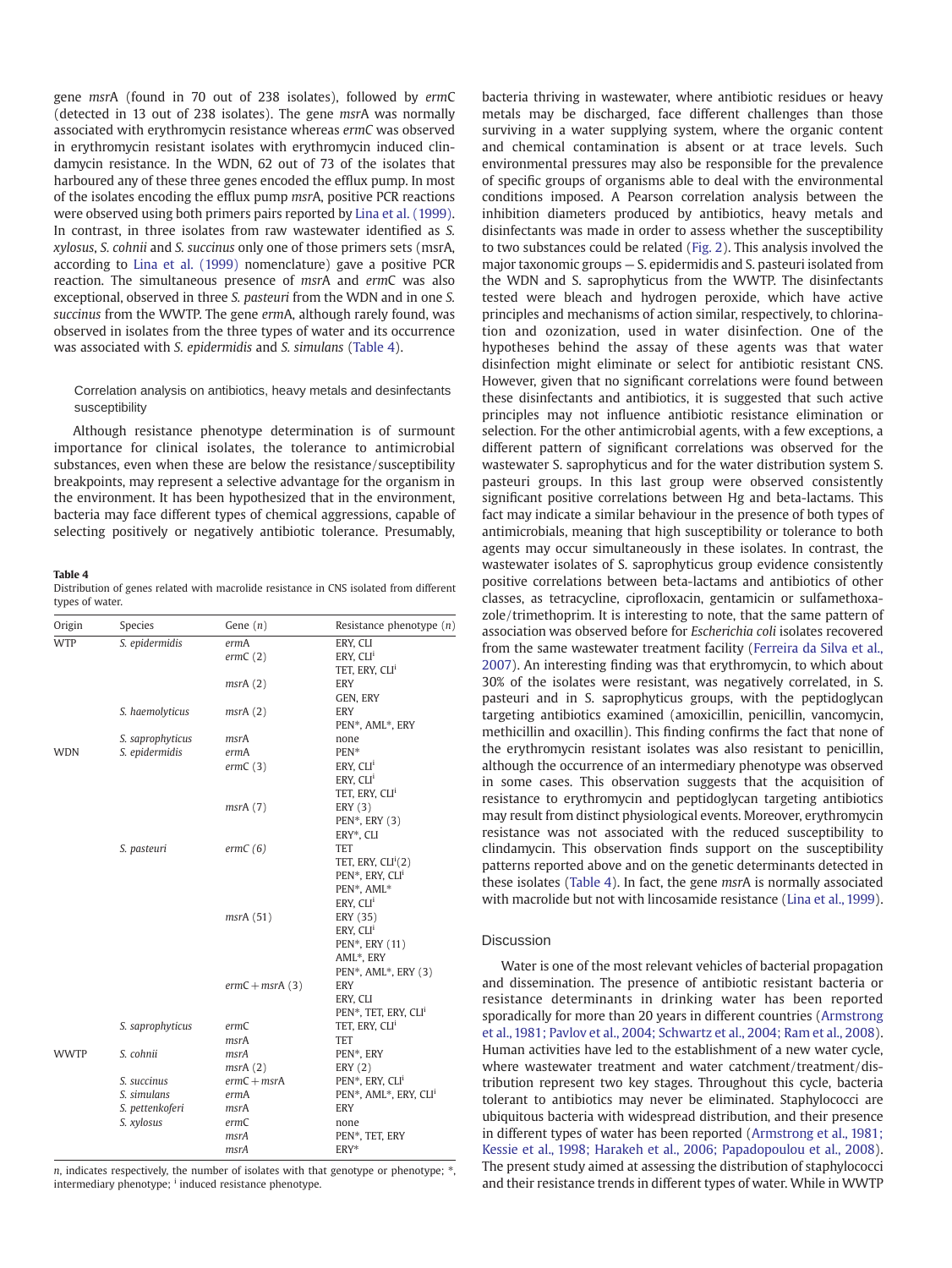<span id="page-5-0"></span>

|            | Cd    | Ni  | Hg    | Zn                   | <b>AML</b>   | <b>TET</b>   | <b>SXT</b>   | <b>CIP</b> | ERY           | VAN   | <b>MET</b> | <b>PEN</b> | <b>CLI</b> |
|------------|-------|-----|-------|----------------------|--------------|--------------|--------------|------------|---------------|-------|------------|------------|------------|
| Ni         | $P^*$ |     |       |                      |              |              |              |            |               |       |            |            |            |
| Hg         | P/E   | P/E |       |                      |              |              |              |            |               |       |            |            |            |
| Zn         |       | S   | E*    |                      |              |              |              |            |               |       |            |            |            |
| <b>AML</b> |       |     | P/E   |                      |              |              |              |            |               |       |            |            |            |
| <b>TET</b> | P     |     |       |                      | $\mathbf{s}$ |              |              |            |               |       |            |            |            |
| <b>SXT</b> |       |     |       |                      | $E^*$        | P/E          |              |            |               |       |            |            |            |
| <b>CIP</b> |       |     |       |                      | $\mathbf s$  |              | E*           |            |               |       |            |            |            |
| <b>GEN</b> |       |     |       |                      | $\mathbf{s}$ | $\mathbf{s}$ | $\mathbf{s}$ | P*         |               |       |            |            |            |
| ERY        |       |     |       |                      | N<br>P/S     |              |              | N<br>S     |               |       |            |            |            |
| VAN        |       |     |       | $P^*$                | S            | $\mathbf{s}$ |              | S          | $\frac{N}{S}$ |       |            |            |            |
| <b>MET</b> |       |     | $P^*$ | $S^*$                | $\mathbf{s}$ |              |              | P/E        | N<br>P/S      | $S^*$ |            |            |            |
| OXA        |       |     | P     | $\mathbf{S}^{\star}$ |              |              |              | P          | N<br>P/S      | $S^*$ |            | P          |            |
| <b>PEN</b> |       |     | P     |                      |              |              |              |            | N<br>P        |       |            |            |            |

Fig. 2. Pearson correlation for the inhibition zones originated by different antimicrobial agents. It was considered a significant level <0.005, except when indicated by \* where a significant level <0.01 was observed. Gray shadowing, indicates a significant correlation observed for members of S. pasteuri group (P), S. epidermidis group (E), or S. saprophyticus group (S); Black shadowing indicates significant correlations found for the three species groups: N, indicates significant negative correlation. No significant correlations were found between bleach or hydrogen peroxide and the antibiotics tested.

and in the WTP raw water the presence of CNS was expected, their occurrence in the WDN may represent an undesired colonization, although fully explained by the remarkable ubiquity of staphylococci. In the WDN, CNS were clearly minor components of the whole bacterial community, as could be inferred from the total heterotrophic counts. The presumable origins of colonization by CNS in the WDN were not the focus of this study and only hypothesis can be proposed — for instance, that CNS are not completely eliminated during water treatment, allowing their entrance into the distribution system or that undetectable micro-fissures in the distribution network may allow the intrusion of such organisms. The first hypothesis cannot be excluded, at least for some organisms, as similar genotypes were found in the WTP and in WDN. However, both origins of colonization may justify the occurrence of CNS in the WDN. In this respect it is worthy of note that no recommendations about the screening of staphylococci are established for drinking water in European legislation [\(Council Directive 98/83/EC](#page-6-0)), which makes their presence unnoticeable for quality control entities. Moreover, routine analysis made to tap water may also mask the presence of such organisms in the water distribution system. As was confirmed during this study, several attempts to isolate staphylococci from tap water were unsuccessful.

In this study, different species of staphylococci were observed to prevail in each type of water examined. Nevertheless, phenotypes of reduced susceptibility to some antibiotics were detected in isolates from all types of water and some of them, irrespective of the species group or source, presented resistance or intermediary phenotype to at least two antibiotics, frequently belonging to different families [\(Table 3\)](#page-2-0). Erythromycin resistance was observed to be predominant among the isolates examined, independently of their origin. High rates of erythromycin resistance are reported for CNS isolates of animal or human-clinical origin ([Lina et al., 1999; Nawaz et al., 2000; Novotna et al., 2005; Lüthje](#page-6-0) [and Schwartz, 2007](#page-6-0)), thus its presence and presumable persistence in water for human consumption may be worrisome.

In the present study it was observed that erythromycin resistance is probably mainly due to drug efflux, as the gene msrA was detected in the majority of the isolates. The same genetic determinants were reported as highly frequent not only in CNS isolated from food

products as cheese and raw meat ([Perreten et al., 1998](#page-6-0)), but also in S. aureus and CNS of clinical origin and in distantly related bacteria [\(Lina](#page-6-0) [et al., 1999; Nawaz et al., 2000; Novotna et al., 2005; Ojo et al., 2006](#page-6-0)). This reinforces the dynamic of antibiotic resistance genetic determinants and suggests that no species-specific or environmental barrier halts the passage of these genes from and into clinical environments and clinically relevant bacteria.

The occurrence of antibiotic tolerant bacteria in water for human consumption poses a risk for which poor or no assessment is available [\(Bartram et al., 2003](#page-6-0)). One of the aspects of concern to assess the risks associated with its presence is the prediction of their behaviour in the presence of other stress factors, namely antimicrobial substances. The correlation analysis made in this study demonstrated that CNS isolated from wastewater behaved differently from those recovered from water destined to human consumption, hinting different patterns of response to environmental stresses. These observations may explain also the prevalence of distinct species in both types of water. Further studies on the persistence of bacteria over the water cycle as well as on the effect of potential selective pressures on the dissemination or eradication of antibiotic tolerant bacteria may represent a valuable contribute for risk assessment studies and antibiotic resistance control.

## Conlusions

- This study demonstrates that CNS may colonize water destined to human consumption, even when the quality standards for drinking water are fulfilled.
- Erythromycin resistance was highly prevalent in the CNS isolates examined and most of these isolates presented the gene msrA, encoding an efflux pump for this antibiotic; the same determinant has been reported in bacteria belonging to different taxonomic groups isolated from different origins, including clinical.
- The majority of CNS isolated from the drinking water distribution network belonged to the species S. pasteuri, which has widespread distribution in food and in the environment, and may represent a relevant antibiotic resistance reservoir, mainly in habitats with restrictive conditions and reduced staphylococcal diversity.